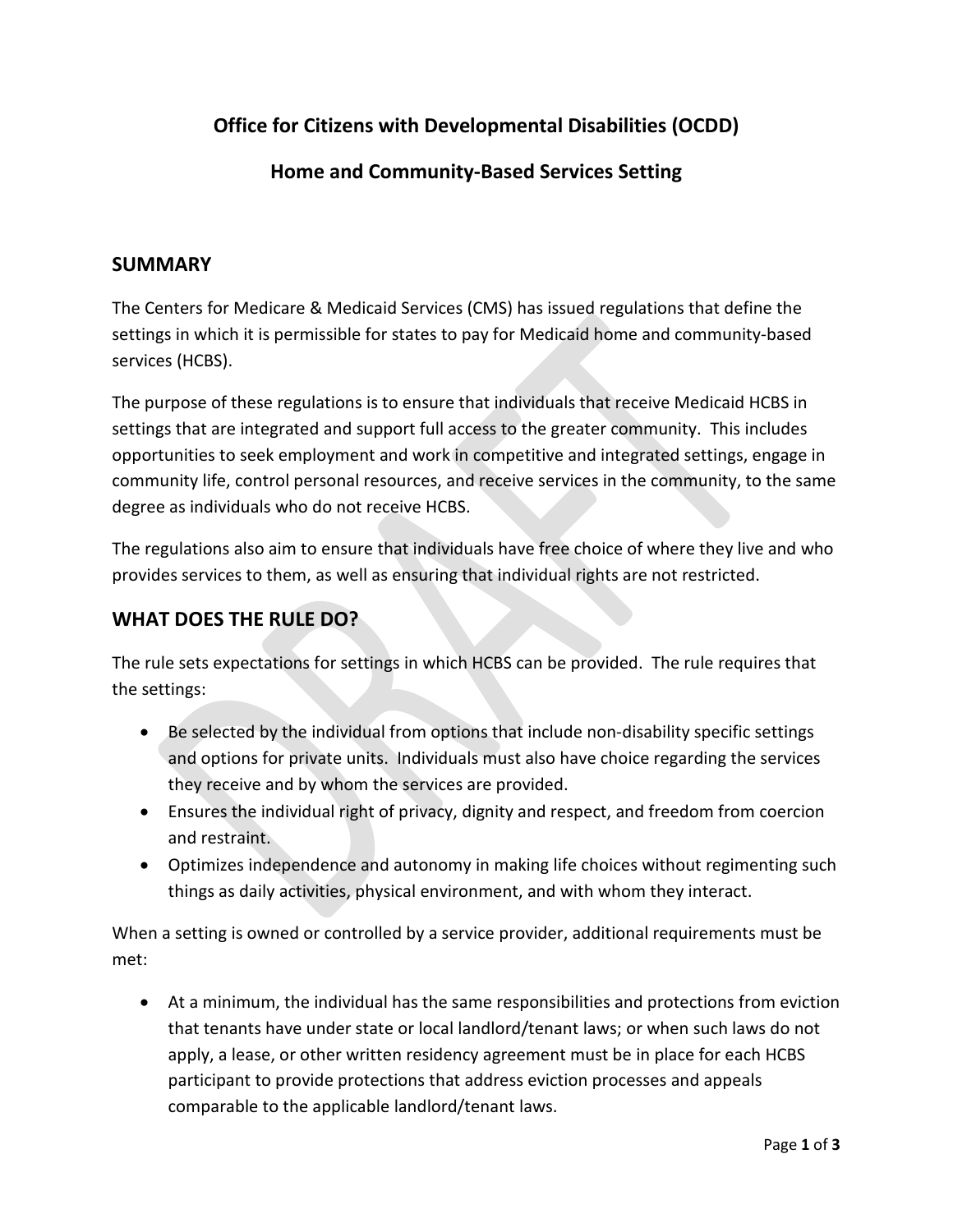- Each individual has privacy in their sleeping or living unit. This includes having entrance doors which can be locked by the individual with only appropriate staff having keys; individuals in shared living arrangements have a choice of roommates; and having the freedom to furnish and decorate their own sleeping or living area.
- Individuals have the freedom and support to control their own schedules and activities, including having access to food at any time, and having visitors of their choosing at any time.

These requirements may only be modified when an individual has a specific assessed need that justifies deviation from a requirement. In such cases, the need must be supported in the person-centered service plan.

In addition, the rule also specifies certain settings in which HCBS cannot be provided. This includes settings that have always been statutorily excluded, such as hospitals, nursing facilities, intermediate care facilities for the developmentally disabled (ICF/DD), and institutions for mental disease (IMD). However, the rule also goes a step further and describes settings that are presumed to have the qualities of an institution:

*"Any setting that is located in a building that is also a publically or privately operated facility that provides inpatient treatment, or in a building on the grounds of, or immediately adjacent to, a public institution, or any other setting that has the effect of isolating individuals receiving Medicaid HCBS from the broader community of individuals not receiving Medicaid HCBS."*

Any settings that fit this description are presumed to be institutional in nature, and HCBS cannot be allowed in the setting unless the state can demonstrate to CMS that the setting does not have the qualities of an institution. Based on the information submitted by the state and input from the public, CMS will determine whether or not a setting meets the qualities of being HCBS.

## **LOUISIANA'S APPROACH TO TRANSITION**

The Office for Citizens with Developmental Disabilities will partner with Medicaid members, providers, advocates, and other stakeholders throughout this process to provide input into the process and to assure that providers have access to needed information to assist with transition activities. The final outcome will be that Medicaid members will be served in a way that will enable them to live and thrive in truly integrated community settings.

In the fall of 2012, OCDD embarked on System Transformation. During this process, OCDD worked with Stakeholders to establish goals for a redesigned system; to reshape the customer